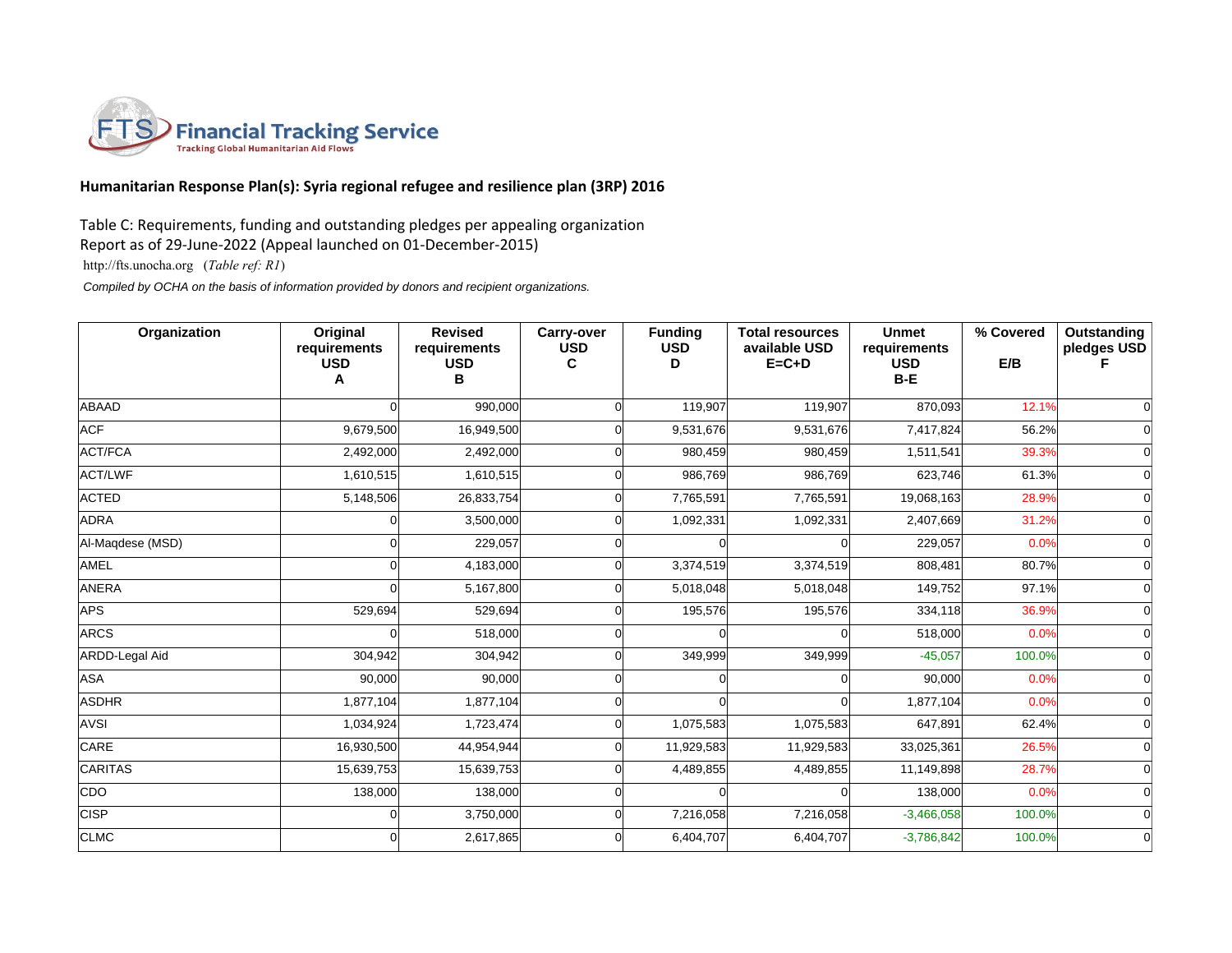| <b>CRS</b>       | 2,705,343  | 2,705,343   | $\overline{0}$ | 808,233       | 808,233       | 1,897,110     | 29.9%  | $\overline{0}$ |
|------------------|------------|-------------|----------------|---------------|---------------|---------------|--------|----------------|
| <b>CVT</b>       | 3,000,000  | 3,000,000   | $\sqrt{ }$     | 2,816,667     | 2,816,667     | 183,333       | 93.9%  | $\overline{0}$ |
| cw               | $\Omega$   | 9,400,000   | $\Omega$       | 6,104,873     | 6,104,873     | 3,295,127     | 64.9%  | $\overline{0}$ |
| DAI              | $\Omega$   | 163,251     | $\Omega$       |               |               | 163,251       | 0.0%   | $\overline{0}$ |
| DRC              | 13,926,416 | 34,404,056  | $\Omega$       | 22,964,156    | 22,964,156    | 11,439,900    | 66.7%  | $\Omega$       |
| <b>EADE</b>      | 400,000    | 400,000     | $\Omega$       |               |               | 400,000       | 0.0%   |                |
| ERF (OCHA)       | $\Omega$   | $\Omega$    | $\Omega$       | $-13,762,893$ | $-13,762,893$ | 13,762,893    | 0.0%   | $\overline{0}$ |
| FAO              | 24,850,000 | 53,350,000  | $\Omega$       | 21,831,018    | 21,831,018    | 31,518,982    | 40.9%  | $\overline{0}$ |
| <b>FPSC</b>      | 1,664,816  | 1,664,816   | $\Omega$       | 600,680       | 600,680       | 1,064,136     | 36.1%  | $\Omega$       |
| France RC        | 7,105,000  | 7,105,000   | $\Omega$       |               |               | 7,105,000     | 0.0%   | $\overline{0}$ |
| FRET             | 0          | 3,594,155   | $\Omega$       |               |               | 3,594,155     | 0.0%   | $\overline{0}$ |
| GVC              | $\Omega$   | 1,272,089   | $\mathbf 0$    | 793,651       | 793,651       | 478,438       | 62.4%  | $\Omega$       |
| HI.              | 3,955,000  | 8,242,333   | $\Omega$       | 13,235,959    | 13,235,959    | $-4,993,626$  | 100.0% | $\Omega$       |
| IA               | $\Omega$   | 320,000     | $\Omega$       |               |               | 320,000       | 0.0%   | $\Omega$       |
| <b>ICMC</b>      | 2,993,054  | 2,993,054   | $\Omega$       | 6,817,025     | 6,817,025     | $-3,823,971$  | 100.0% | $\Omega$       |
| IFH              | 996,932    | 996,932     | $\Omega$       |               |               | 996,932       | 0.0%   |                |
| ∣ILO             | 21,800,000 | 54,800,000  | $\mathbf 0$    | 883,954       | 883,954       | 53,916,046    | 1.6%   | $\Omega$       |
| <b>IMC</b>       | 5,132,525  | 14,476,963  | $\Omega$       | 38,639,823    | 38,639,823    | $-24,162,860$ | 100.0% | $\Omega$       |
| <b>INTERSOS</b>  | 6,568,261  | 6,568,261   | $\Omega$       | 5,453,011     | 5,453,011     | 1,115,250     | 83.0%  | $\Omega$       |
| locc             | 956,906    | 7,956,906   | $\Omega$       | 3,100,652     | 3,100,652     | 4,856,254     | 39.0%  | $\overline{0}$ |
| <b>IOM</b>       | 59,562,591 | 121,319,591 | $\Omega$       | 25,208,603    | 25,208,603    | 96,110,988    | 20.8%  | $\overline{0}$ |
| <b>IRC</b>       | 15,213,548 | 28,213,548  | $\Omega$       | 52,915,788    | 52,915,788    | $-24,702,240$ | 100.0% | $\Omega$       |
| <b>IRD</b>       | 1,190,000  | 1,190,000   | $\Omega$       | 357,767       | 357,767       | 832,233       | 30.1%  | $\overline{0}$ |
| <b>IRW</b>       | 732,159    | 7,899,771   | $\Omega$       | 1,278,844     | 1,278,844     | 6,620,927     | 16.2%  | $\overline{0}$ |
| JCCP             | ΩI         | 784,000     | $\Omega$       | 724,427       | 724,427       | 59,573        | 92.4%  | $\Omega$       |
| <b>JHAS</b>      | 4,147,213  | 4,147,213   | $\Omega$       | 1,297,201     | 1,297,201     | 2,850,012     | 31.3%  |                |
| Jiyan Foundation | 250,000    | 250,000     | $\mathbf 0$    |               |               | 250,000       | 0.0%   |                |
| KnK              | 1,144,794  | 1,144,794   | $\Omega$       | 621,666       | 621,666       | 523,128       | 54.3%  | $\overline{0}$ |
| KSC              | 265,000    | 265,000     | $\Omega$       |               | $\Omega$      | 265,000       | 0.0%   | $\Omega$       |
| MAP              | $\Omega$   | 1,136,900   | $\Omega$       | 1,333,674     | 1,333,674     | $-196,774$    | 100.0% | $\Omega$       |
| MDM              | 1,596,500  | 2,396,500   | $\Omega$       | 1,311,026     | 1,311,026     | 1,085,474     | 54.7%  | $\Omega$       |
| MECI             | 500,004    | 500,004     | $\Omega$       |               |               | 500,004       | 0.0%   | $\overline{0}$ |
| MEDAIR           | 2,197,500  | 4,783,446   | $\Omega$       | 8,641,307     | 8,641,307     | $-3,857,861$  | 100.0% | $\Omega$       |
| Mercy Corps      | 33,272,496 | 47,197,648  | $\Omega$       | 37,604,307    | 37,604,307    | 9,593,341     | 79.7%  | $\overline{0}$ |
|                  |            |             |                |               |               |               |        |                |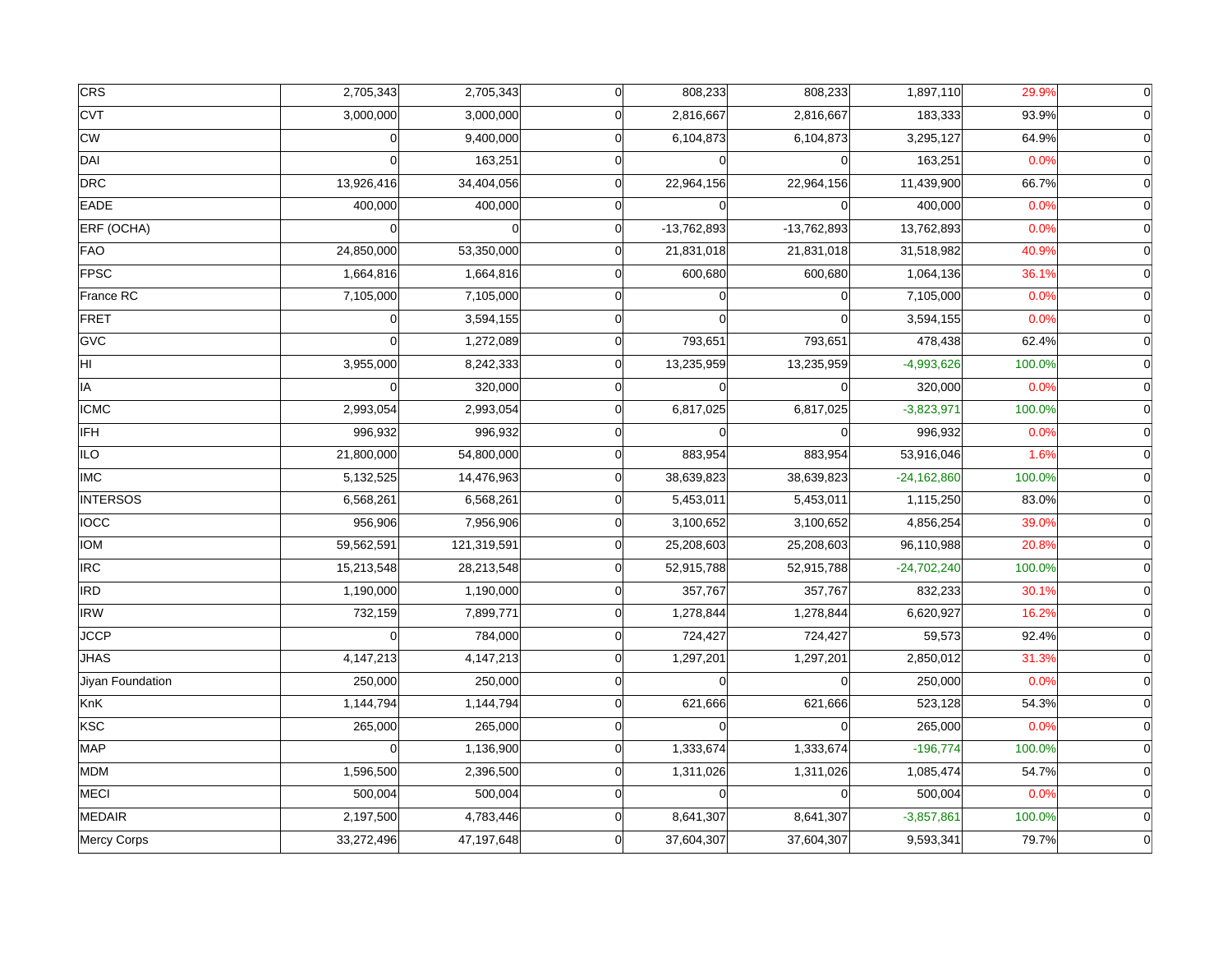| MPDL                                               | 270,000       | 270,000     | <sub>0</sub> | 925,864     | 925,864     | $-655,864$    | 100.0% | $\overline{0}$ |
|----------------------------------------------------|---------------|-------------|--------------|-------------|-------------|---------------|--------|----------------|
| MTI                                                |               | 500,000     | $\Omega$     |             |             | 500,000       | 0.0%   | $\Omega$       |
| <b>NEF</b>                                         | 2,385,062     | 2,385,062   | $\Omega$     |             |             | 2,385,062     | 0.0%   | $\Omega$       |
| <b>NICCOD</b>                                      | 960,231       | 960,231     | $\Omega$     | 4,753,743   | 4,753,743   | $-3,793,512$  | 100.0% | $\Omega$       |
| <b>NRC</b>                                         | 51,347,578    | 89,912,578  | $\Omega$     | 105,174,974 | 105,174,974 | $-15,262,396$ | 100.0% | $\overline{0}$ |
| <b>OCHA</b>                                        | 4,700,000     | 4,700,000   | $\Omega$     | 1,279,894   | 1,279,894   | 3,420,106     | 27.2%  | $\Omega$       |
| Orchard International                              | 98,000        | 98,000      | $\Omega$     |             |             | 98,000        | 0.0%   | $\Omega$       |
| <b>OXFAM</b>                                       | 5,337,811     | 16,332,811  | $\Omega$     | 7,965,889   | 7,965,889   | 8,366,922     | 48.8%  | $\Omega$       |
| PCPM                                               | O             | 2,240,625   | $\Omega$     |             |             | 2,240,625     | 0.0%   | $\overline{0}$ |
| PIN                                                | 930,000       | 930,000     | $\Omega$     |             |             | 930,000       | 0.0%   | $\Omega$       |
| PU-AMI                                             | 5,860,413     | 15,663,566  | $\Omega$     | 5,776,607   | 5,776,607   | 9,886,959     | 36.9%  | $\Omega$       |
| PWJ                                                | 925,260       | 925,260     | $\mathbf 0$  | 2,429,144   | 2,429,144   | $-1,503,884$  | 100.0% | $\Omega$       |
| Qatar RC                                           | 2,000,000     | 9,343,000   | $\Omega$     | 8,671,218   | 8,671,218   | 671,782       | 92.8%  | $\Omega$       |
| Questscope                                         | 2,544,000     | 2,544,000   | $\Omega$     | 765,063     | 765,063     | 1,778,937     | 30.1%  | $\Omega$       |
| $\overline{RI}$                                    | 4,936,868     | 12,886,868  | $\Omega$     | 15,866,827  | 15,866,827  | $-2,979,959$  | 100.0% | $\Omega$       |
| RLI - 3RP                                          | 250,000,000   | 70,737,162  | $\Omega$     |             |             | 70,737,162    | 0.0%   | $\Omega$       |
| $\overline{sc}$                                    | 22,393,547    | 54,747,352  | $\Omega$     | 19,772,792  | 19,772,792  | 34,974,560    | 36.1%  | $\Omega$       |
| SC Jordan                                          | 1,385,457     | 1,385,457   | $\Omega$     | ∩           |             | 1,385,457     | 0.0%   | $\Omega$       |
| SeraphimGlobal                                     | $\Omega$      | 1,250,000   | $\Omega$     |             |             | 1,250,000     | 0.0%   | $\Omega$       |
| <b>SFCG</b>                                        | $\Omega$      | 720,000     | $\Omega$     | 730,845     | 730,845     | $-10,845$     | 100.0% | $\overline{0}$ |
| SIF                                                | 150,000       | 1,571,000   | $\Omega$     | 1,740,007   | 1,740,007   | $-169,007$    | 100.0% | $\Omega$       |
| Solidar                                            | $\Omega$      | 1,402,485   | $\Omega$     |             |             | 1,402,485     | 0.0%   | $\Omega$       |
| Solidarités                                        |               | 12,770,000  | $\Omega$     | 11,547,869  | 11,547,869  | 1,222,131     | 90.4%  | $\overline{0}$ |
| STEP UK                                            | 165,000       | 165,000     | $\Omega$     |             |             | 165,000       | 0.0%   | $\overline{0}$ |
| <b>TdH</b>                                         | 129,807       | 129,807     | $\Omega$     | 1,780,499   | 1,780,499   | $-1,650,692$  | 100.0% | $\Omega$       |
| $TdH - IT$                                         | 1,031,000     | 3,647,405   | $\Omega$     | 3,111,322   | 3,111,322   | 536,083       | 85.3%  | $\Omega$       |
| ∣тGн                                               | 2,250,000     | 2,250,000   | $\mathbf 0$  |             |             | 2,250,000     | 0.0%   | $\Omega$       |
| <b>UIMS</b>                                        | 300,000       | 300,000     | $\Omega$     |             |             | 300,000       | 0.0%   | $\Omega$       |
| UN Agencies and NGOs (details not<br>yet provided) | 19,851,000    | 19,851,000  | $\Omega$     | 2,926,143   | 2,926,143   | 16,924,857    | 14.7%  | $\Omega$       |
| UN Agencies, NGOs and/or Red<br>Cross              | 1,759,092,971 | $\Omega$    | $\Omega$     | $\Omega$    |             | $\Omega$      | 0.0%   |                |
| <b>UN Women</b>                                    | 11,130,145    | 11,130,145  | $\mathbf 0$  | 1,322,415   | 1,322,415   | 9,807,730     | 11.9%  |                |
| <b>UNDP</b>                                        | 244,215,788   | 422,215,788 | $\Omega$     | 32,187,915  | 32,187,915  | 390,027,873   | 7.6%   |                |
| <b>UNESCO</b>                                      | 16,462,054    | 16,462,054  | $\Omega$     |             |             | 16,462,054    | 0.0%   | 1,000,000      |